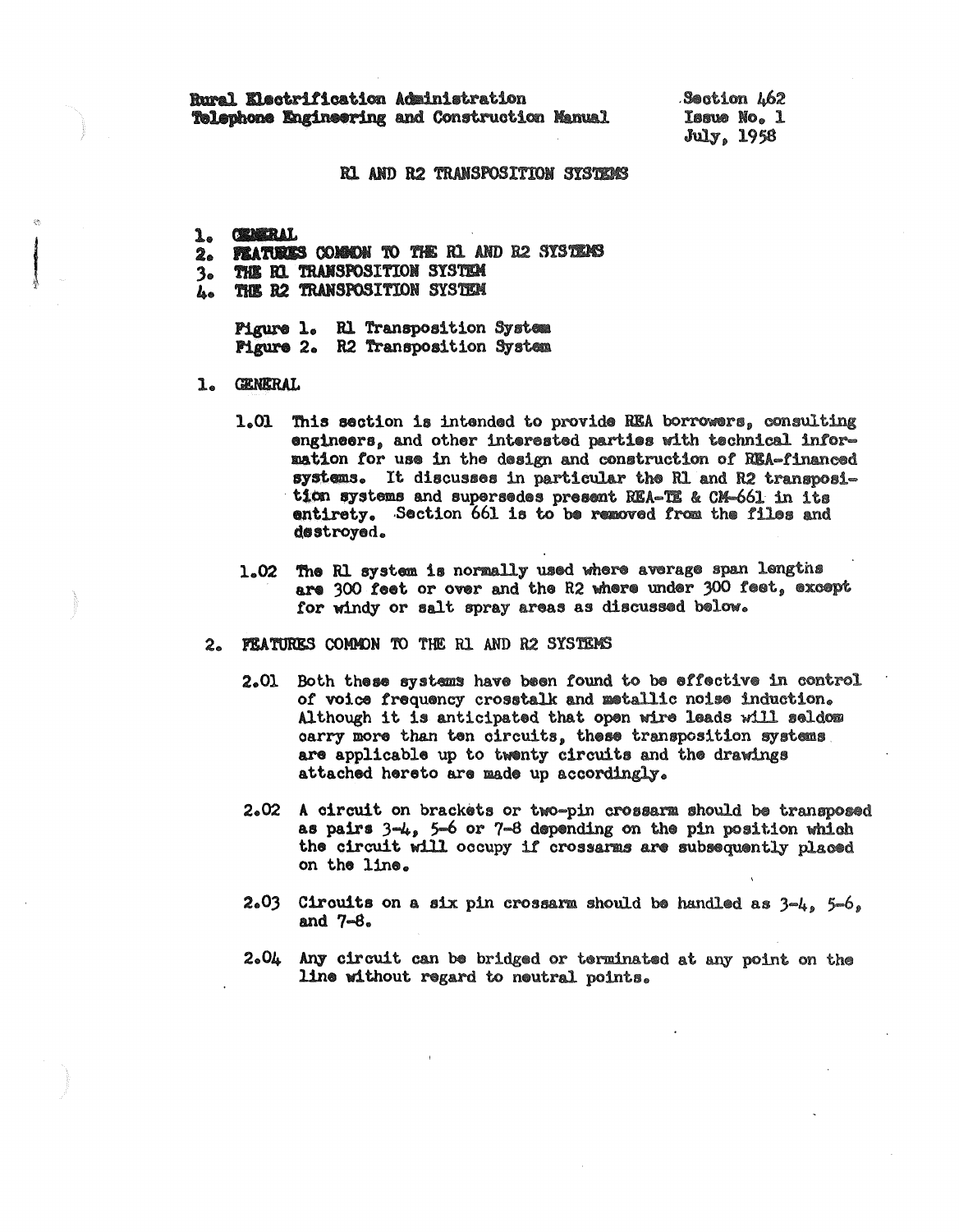an average pole spacing not greater than 370 ft. To get the top frequency for other pole spacings, multiply 220 kc by 370/L where L is the average pole spacing. For example, if L is 400 feet the top frequency is 220 kc X 370 or about 200 kc.  $\frac{1}{2}$ 

 $2.03$ The successful application of carrier systems to various R1 transposed pairs not only depends upon the crosstalk losses between pairs, but also, upon the co-channel crosstalk advantages of the carrier equipment used. This advantage is obtained from a device known as a compandor or is inherent by using certain angular modulation techniques. Measured crosstalk advantages among types of systems are:

|                                      |  | Approximate         |
|--------------------------------------|--|---------------------|
| Type of System                       |  | Crosstalk Advantage |
| + 3 kc Angular Modulated Carrier, FM |  | 6~8 db              |
| $+5$ kc                              |  | 18 db               |
| Compandored Carrier                  |  | 22 d h              |

- $2.031$ For non-compandored AM or for narrow-swing  $\widetilde{\jmath}$  KC FM carrier the winimum crosstalk loss between pairs should be at least, 50 db.
- 2.032 For compandored AM or for wide-swing 5 KC FM carrier, the minimum crosstalk loss should be at least  $35 \text{ dt}$ .
- 2.04 Considering crosstalk losses, it is readily seen from Table I that if more than one carrier system is to be transmitted over the R1 the low crosstalk losses above 150 kc establish a limitation on the frequency range of the second system.
- $2.05$ As can be seen from Table I, pair combinations are available for non-compandored or narrow-swing FM carrier with 50 db crosstalk losses up to 100 kc. This then means that a second non-compandored carrier system or narrow-swing FM on the R1 is limited to 100 kc. It is further evident that a third carrier system with frequencies up to 50 kc is possible with the Rl.
- For compandored or wide-swing FM carrier with a 35 db 2.06 far end crosstalk limit, various pairs are available for various carrier systems.
- It must be remembered that the crosstalk losses given  $2.07$ in Table I are equal level far end crosstalk losses. Any difference in levels among carrier systems will decrease the crosstalk figure by the amount of the level differences. Many complaints of carrier crosstalk are the result of lack of level coordination.

 $-2$   $-$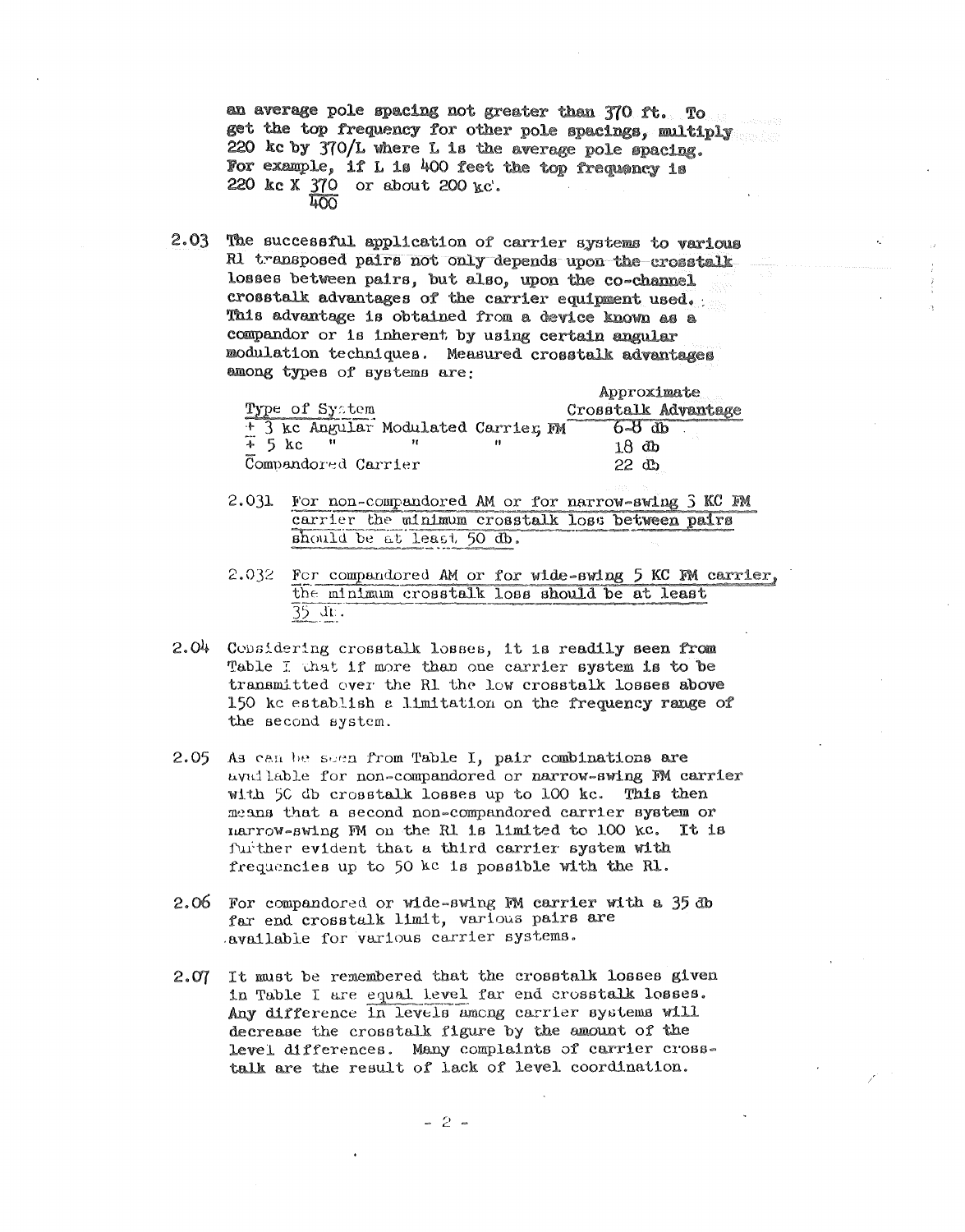**TE & CM** Section 901, "Fundamentals of Carrier Telephone" Paragraph 15 and TE & CM Section 463, REA-1 Transposition System contain more information on the importance of level coordination.

- **2.08 Rear end crosstalk losses are not given since they are not** normally controlling in carrier applications. In a properly assigned carrier layout, all identical channels transmit and receive in the same direction. TE & CM Section  $\frac{\mu}{63}$  discusses Frequency' Coordination vhich reduces the effect of mar end croaatalk loases.
- 2.09 Other factors affecting crosstalk in using the data herein:
	- **2.091**  If the deviation in span lengths exceed the sum of?  $U^2 = 9L$ , the crosstalk losses would be decreased. TE & CM Section 463 explains the concept of deviation measure for span lengths.
	- 2.092 If the average pole spacing is shorter than  $370$  ft. the crosstalk losses would be improved and frequency headings on Table I can be multiplied by the ratio of 370 ft. to the average shorter span and the crosstalk losses thus increased. Conversely, if the pole spacing is greater then 370 the frequency heading of Table I can be multiplied by the ratio of 370 ft. to the average longer span and the crosstalk losses decreased.
	- 2.093 If the length of the line is much greater than 11 miles, the length of the line measured, the crosstalk losses should be reduced by 10  $log_{10}$  L where L is the length  $11$ of the line in miles. For example, if Lis 22 miles the crosstalk losses should be reduced by 3 db.

$$
10 \log_{10} \qquad \frac{22}{11} = 3 \text{ db}
$$

- **2.10 Data** involving the pole pairs is not included since carrier **should** not be transmitted on this pair. The data herein applies only to the top crossarm of a pole line.
- 3. Conclusions from Data
	- 3.01 The R1 is good for one system of carrier up to 220 kc from an absorption loss standpoint.
	- 3.02 More systems may be added on other pair combinations as permitted by the crosstalk losses of Table I. It is significant to note that within the limit of 35 db for compandored carrier that the Rl is good on two-pair combinations up to 156 kc. This would allow two systems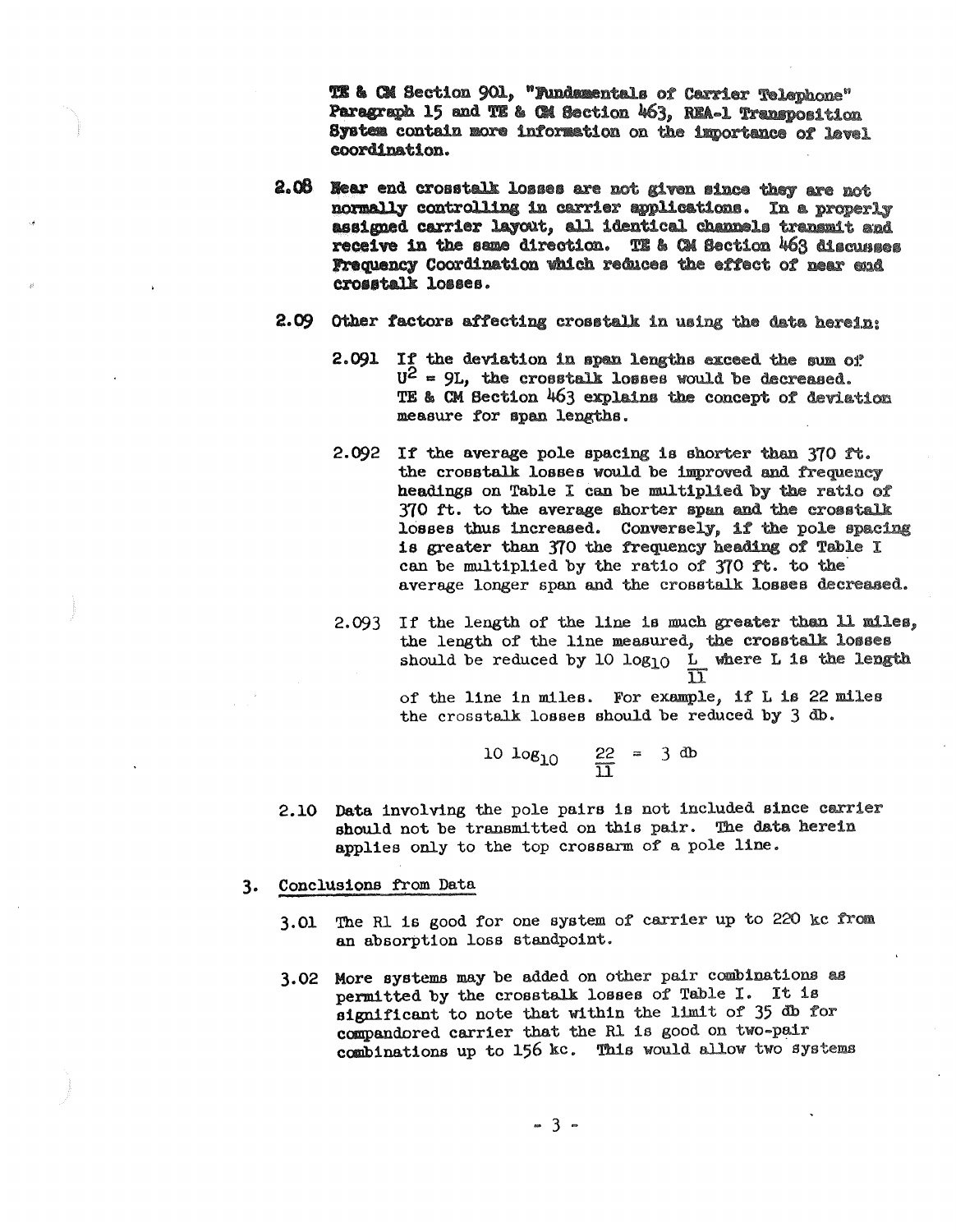of AM single sideband compandored carrier which provides up to  $16$  channels per system.

## 4. Recommendations

- $4.01$  On new plant to be constructed where carrier is to be used or could be used at a later date, the preferable transposition system is the REA-1 as presented in TE & CM- $463$ . Table II clearly demonstrates the crosstalk **advantage** of the REA-1 over the R1. Also Curve I clearly shows the absence of absorption losses with the REA-1 up to frequencies of 350 kc and show how much better the REA-1 is over the ru..
- 4.02 Where the Rl is existing on a pole line to which carrier is to be added, the limitations set forth herein may be used.
- 4.03 Where the existing line under consideration deviates very far from the line on which this data was derived, measurements at carrier frequencies are required. If only one carrier system is to be applied, the measurements may be limited to insertion loss measurements as described in TE & CM-4o7. If more than one carrier system is to be applied crosstalk measurements should be made. Usually both measurements are made on an existing line and the carrier capabilities of the line are thereafter known.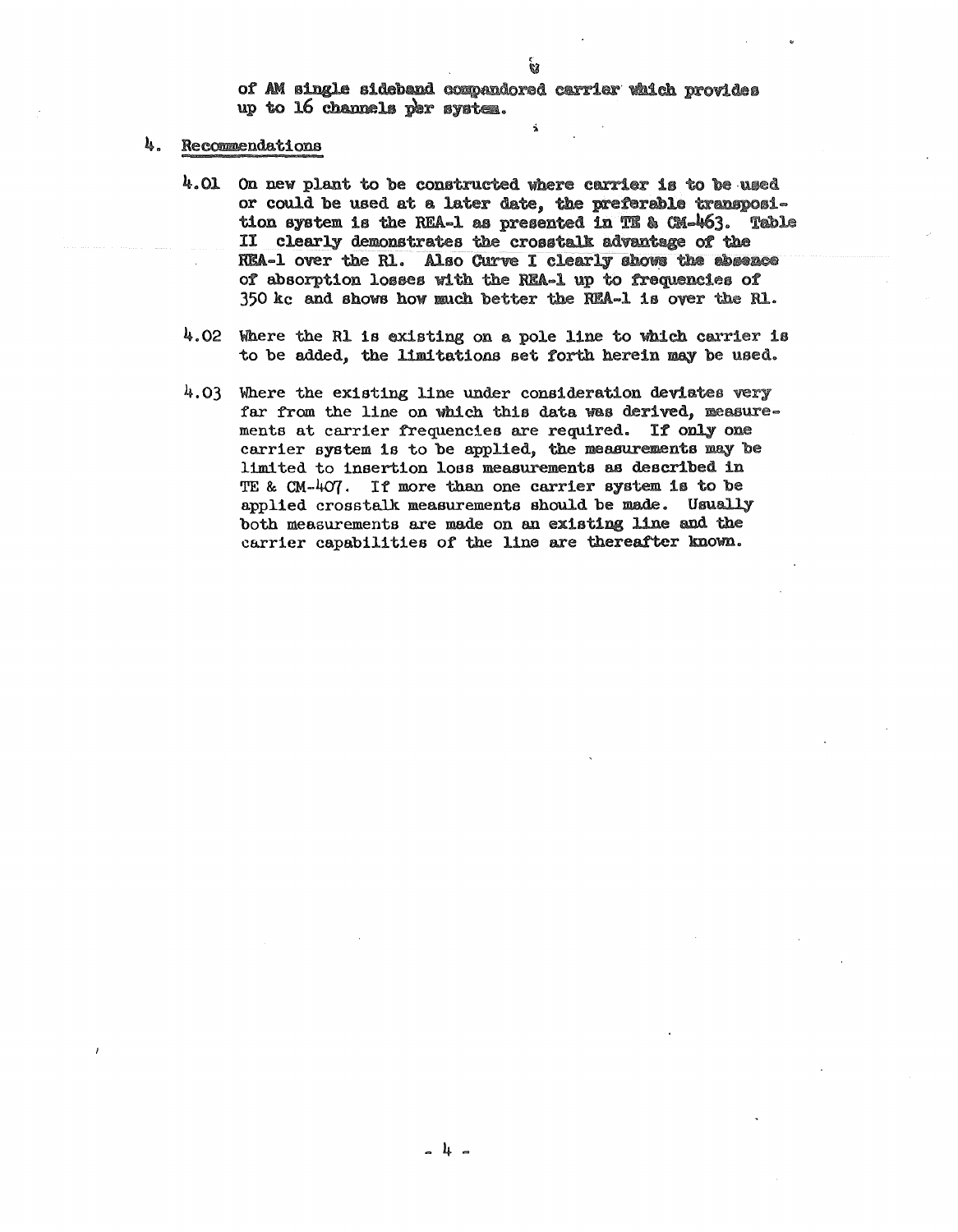Minimum Equal Level Far End Crosstalk Losses in DB. Line Length 10.9 Miles, R1 Transposed, 370 Ft. Spans, .080-30 Copper-Covered Steel.

| Pair<br>$Comb1 -$<br>nations | $0 - 50$<br>KC<br>Far End | 50-100<br>KC<br>Far End | $100 - 150$<br>KC<br>Far End | 150-200<br>KC<br>Far End | 200-250<br>KC<br>Far End | 250-300<br>KC<br>Far End | 300-350<br>KC<br>Far End |
|------------------------------|---------------------------|-------------------------|------------------------------|--------------------------|--------------------------|--------------------------|--------------------------|
| $1-2$ to<br>$3 - 4$          | 56                        | 45                      | 41                           | 36                       | 28                       | 16                       | 6                        |
| $1-2$ to<br>$7 - 8$          | 62                        | 52                      | 44                           | 36                       | 27                       | 9                        | 10                       |
| $1-2$ to<br>$9 - 10$         | 43                        | 36                      | 32                           | 27                       | 21                       | $\mathbf u$              | 16                       |
| $3 - 4$ to<br>$7 - 8$        | 52                        | 42                      | 30                           | $\overline{32}$          | 21                       | 6                        | 1                        |
| $3 - 4$ to<br>$9 - 10$       | 68                        | 56                      | 43                           | 39                       | 30                       | 18                       | 15                       |
| $7-8$ to<br>$9 - 10$         | 68                        | 51                      | 43                           | 35                       | 29                       | 8                        | 4                        |

Notes:

l. If a line is appreciably greater than ll miles the crosstalk loss should be reduced by 10  $log_{10}$   $\frac{L}{12}$  where L is the length of the  $\Box$ 

line in miles. For example, if Lis 22 miles the crosstalk loss should be reduced **by** 3 db.

$$
\frac{10 \log \frac{22}{11}}{}
$$
 = 3 db

2. For span lengths shorter than 370 ft. the frequency heading is multiplied by the ratio of 370 ft./average shorter span and the crosstalk losses thus increased.

For span lengths greater than 370 ft., the frequency heading is multiplied by the ratio of 370 ft./average shorter span and the crosstalk losses thus decreased.

أسبب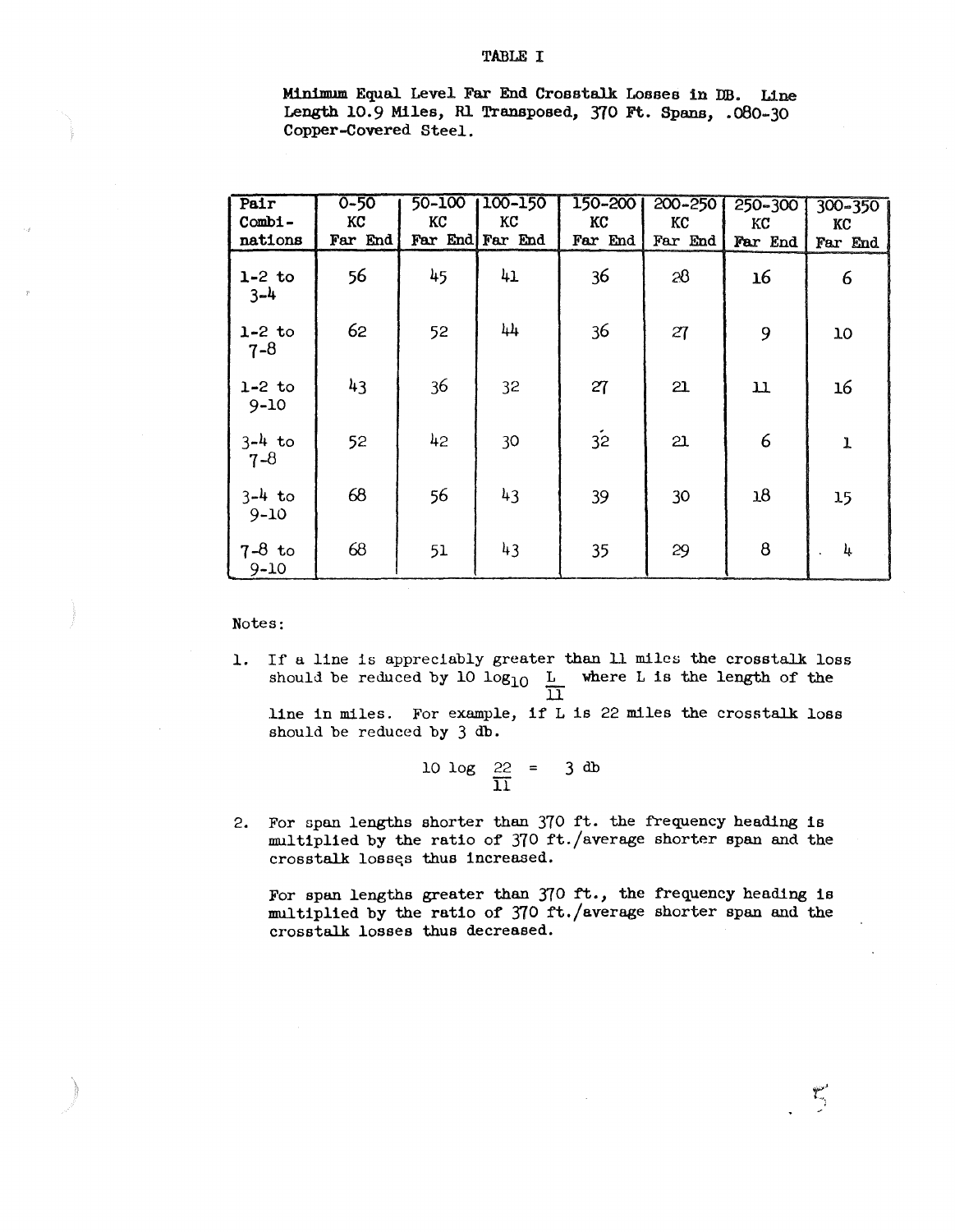| Transposi- | Pair                | $O$ K $C$    | 50 KC     | <b>TOO KC</b> | 150 KC          | <b>200 KC</b>   | 250 KC         | 300 KC                   |
|------------|---------------------|--------------|-----------|---------------|-----------------|-----------------|----------------|--------------------------|
| $t1$ on    | Combina-            | to           | tο        | to            | to              | to              | to             | tо                       |
| System     | tion                | 50 KC        | 100<br>КC | 150 KC        | <b>200 KC</b>   | 250 KC          | 300 KC         | 350<br>KC                |
| REA-1      |                     | 75           | 68        | 57            | 52              | $\overline{52}$ | 3 <sup>h</sup> | $\overline{30}$          |
| $R-1$      | $1 - 2$ to $3 - 4$  | 56           | 45        | 41            | 36              | 28              | 16             | 6                        |
| Advantage  |                     | 19           | 23        | 16            | 16              | 54              | 18             | 24                       |
| REA-1      |                     | 71           | 70        | 65            | 郖               | 58              | 50             | $\overline{\mathtt{kl}}$ |
| $R-1$      | 1-2 to $7-8$        | 62           | 52        | 44            | 36              | 27              | 9              | 10                       |
| Advantage  |                     | 9            | 18        | 21            | 22              | 31              | 41             | 31                       |
| $REA-1$    |                     | $80^{\circ}$ | 67        | 60            | 53              | $\overline{51}$ | 43             | 37                       |
| $R-1$      | $1 - 2$ to $9 - 10$ | 43           | 36        | 32            | 27              | 21              | 10             |                          |
| Advantage  |                     | 37           | 31        | 28            | 26              | 30              | 33             | 34                       |
| REA-1      |                     | 63           | 56        | 52            | 46              | 46              | 45             | 39                       |
| $R-1$      | $3-4$ to $7-8$      | 52           | 45        | 30            | 32              | 21              | 6              |                          |
| Advantage  |                     | 11           | 14        | 55            | 14              | 25              | 39             | 38                       |
| REA-1      |                     | 71           | 70        | 58            | 54              | 52              | 45             | $\overline{\mathcal{B}}$ |
| $R - 1$    | $3-4$ to $9-10$     | 68           | 56        | 43            | 39              | 30              | 18             | 15                       |
| Advantage  |                     | 3            | 14        | 15            | 15              | 22              | 27             | 23                       |
| $REA-1$    |                     | 73           | 58        | 52            | 53              | 53              | 41             | 37                       |
| $R-1$      | $7 - 8$ to $9 - 10$ | 68           | 51        | 43            | 35              | 29              | 8              | 4                        |
| Advantage  |                     |              | 7         | 9             | $\overline{18}$ | 24              | 33             | 33                       |

Comparison of Far End Crosstalk Losses Between the Rl end REA-1 Systems.  $\ddot{\phantom{a}}$ 

| Transposition<br>System | Length<br>Miles<br>commencers and address that the comme | Transposition<br>Interval<br>and the control of the control of the control of the control of the control of the control of the control of | Sum $U^{\text{c}}$<br><b>CONTRACTOR CONTRACTOR CONTRACTOR</b> |
|-------------------------|----------------------------------------------------------|-------------------------------------------------------------------------------------------------------------------------------------------|---------------------------------------------------------------|
| REA-1                   | 9.2                                                      | 306 ft.                                                                                                                                   | 5.72                                                          |
| $R-1$                   | 10.9                                                     | 370 ft.                                                                                                                                   | 9.02                                                          |

f

 $\ddot{\phantom{a}}$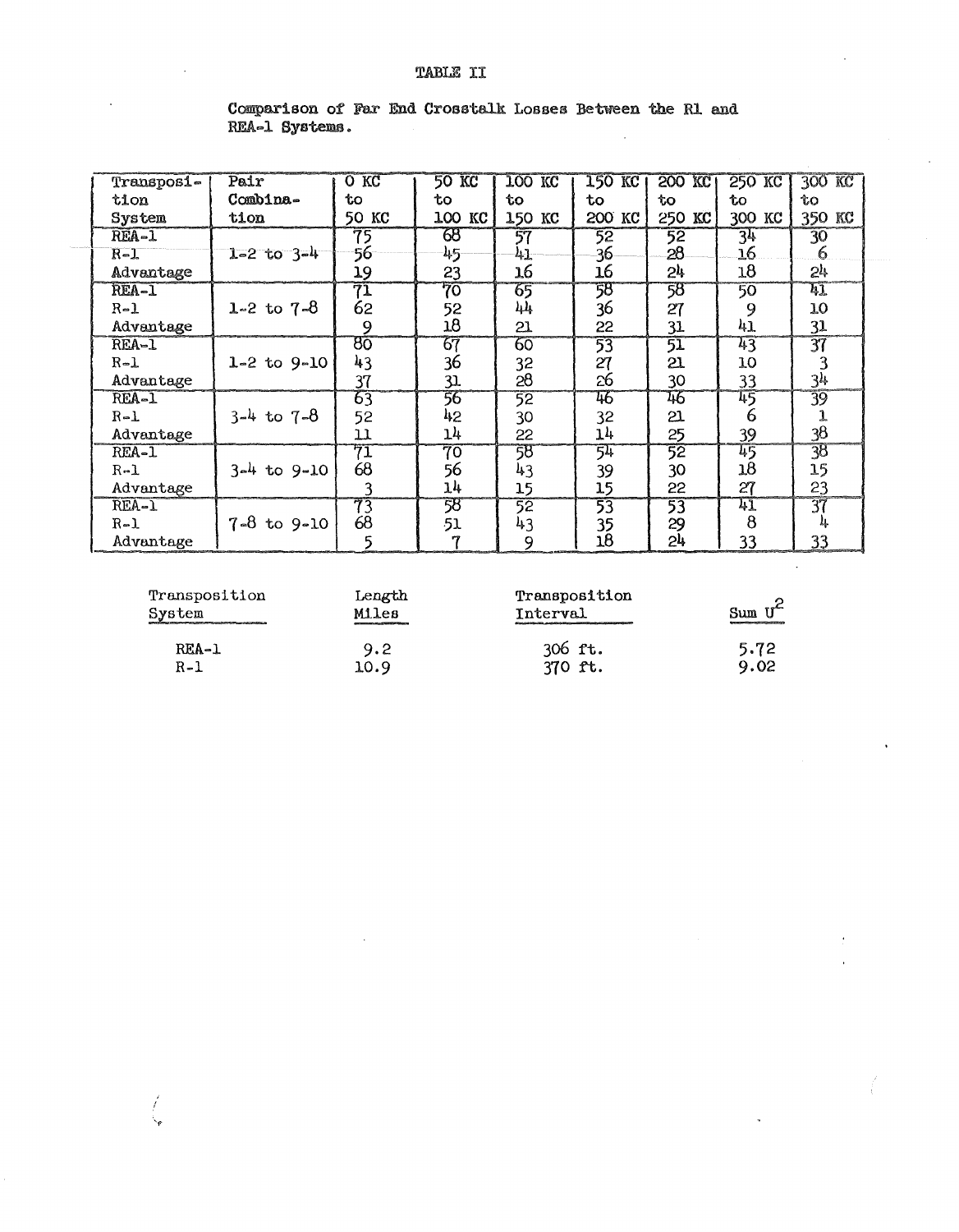## TABLE III

| Frequency<br>KC                                                                                                                | $1 - 2$                                                                                                                                   | $3-4$                                                                                                                                   | $7 - 8$                                                                                                                                  | $9 - 10$                                                                                                                           | Calculated<br>Attenuation<br>Loss                                                                                                              |
|--------------------------------------------------------------------------------------------------------------------------------|-------------------------------------------------------------------------------------------------------------------------------------------|-----------------------------------------------------------------------------------------------------------------------------------------|------------------------------------------------------------------------------------------------------------------------------------------|------------------------------------------------------------------------------------------------------------------------------------|------------------------------------------------------------------------------------------------------------------------------------------------|
| 40<br>60<br>80<br>100<br>120<br>140<br>160<br>180<br>200<br>220<br>240<br>260<br>280<br>300<br>320<br>340<br>360<br>380<br>400 | 5.4<br>5.7<br>6.0<br>6.1<br>6.8<br>6.9<br>7.1<br>7.5<br>7.6<br>8,2<br>9.0<br>10.4<br>13.5<br>16.1<br>14.2<br>14.4<br>14.4<br>15.9<br>15.0 | 5.1<br>5.7<br>5.8<br>5.3<br>5.7<br>6.1<br>5.8<br>5.8<br>6.8<br>6.4<br>6.6<br>8.0<br>9.3<br>10.1<br>13.0<br>31.8<br>10.9<br>16.5<br>11.2 | 5.2<br>5.4<br>5.5<br>5.8<br>5.6<br>6.1<br>5.7<br>5.9<br>6.5<br>7.2<br>6.8<br>8.2<br>13.8<br>23.5<br>25.0<br>27.0<br>26.0<br>14.9<br>13.3 | 5.3<br>5.3<br>5.8<br>5.8<br>5.7<br>6.2<br>5.7<br>6.0<br>6.2<br>6.1<br>6.3<br>6.8<br>8.7<br>8.5<br>11.2<br>9.0<br>9.4<br>8.1<br>8.0 | 4.9<br>5.0<br>5.1<br>5.2<br>5.3<br>$5.\overline{4}$<br>5.5<br>5.6<br>5.7<br>5.9<br>5.9<br>6.0<br>6.1<br>6.1<br>6.2<br>6.5<br>6.6<br>6.7<br>7.0 |

## **MEASURED INSERTION LOSS IN DB BETWEEN 600 RES<br>DRY WEATHER, R-1 TRANSPOSITION SYSTEM.<br>10.9 Miles .080-30 Copper Covered Steel, 75<sup>0</sup>F.** RESISTORS,